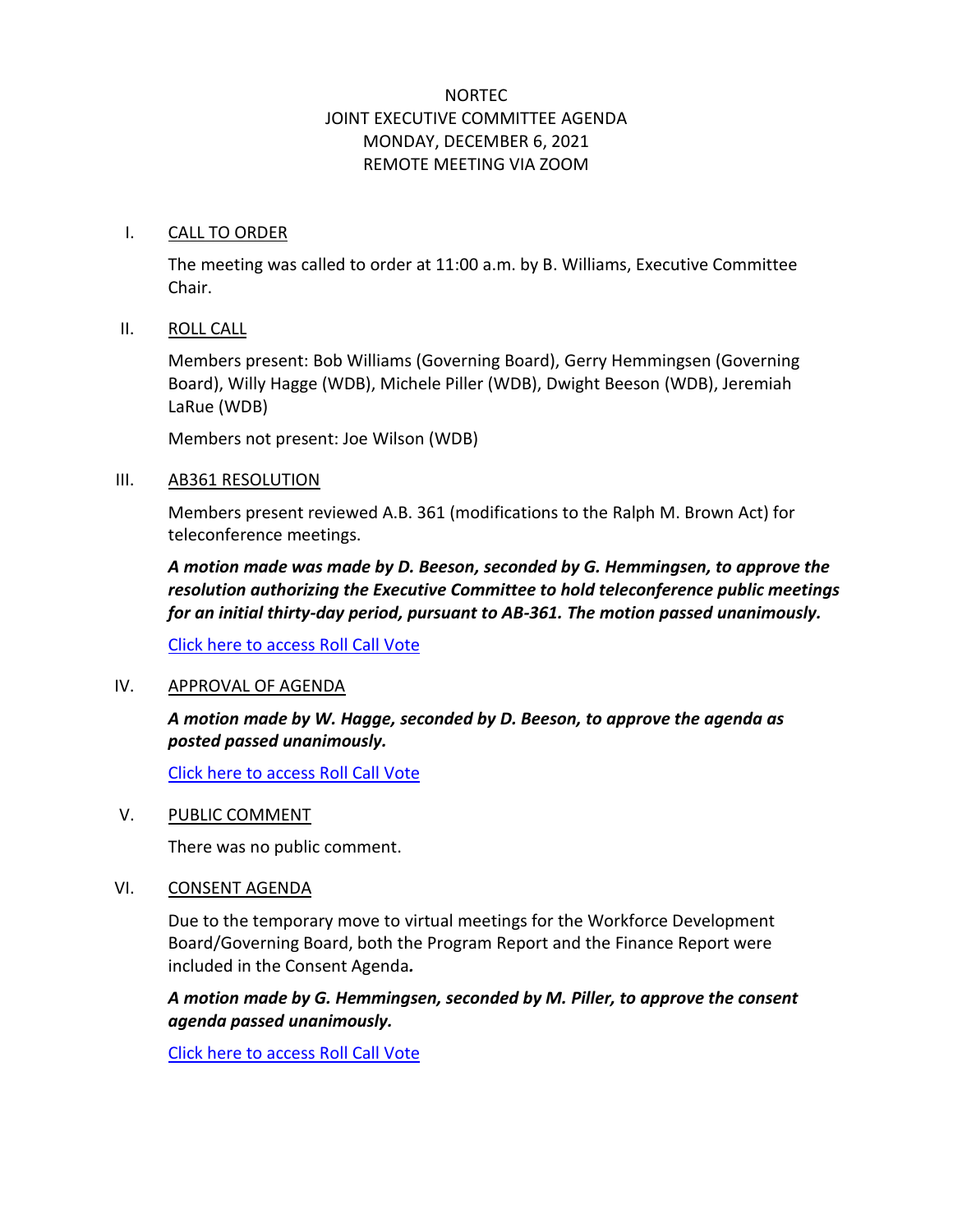### VII. PY 2021/2022 FUNDING

Michael Cross, Executive Director of NoRTEC, reviewed the status of NoRTEC funding, M. Cross noted a decrease in funding due to a reduction in funding for PY 21/22 Adult, Youth, Dislocated Worker and Rapid Response, as well as the completion and near completion of various grant-funded projects.

### VIII. FINANCE REPORT

### A. 2021/2022 First Quarter Financial Reports

M. Cross reviewed the Finance Report, consisting of the Contracts Summary, Service Provider Contract Modifications Report, Program Expenditure Report, NoRTEC administrative Entity Expenditure Report, and NoRTEC WDB/Governing Board Expenditure Report for PY 2021/2022

## *A motion made by W. Hagge, seconded y D. Beeson, to approve the first quarter financial reports passed unanimously.*

[Click here to access Roll Call Vote](http://ncen.org/images/Meetings/EC%20-%20December%202021/ecm%201221%20-%20rollcall.pdf)

B. NoRTEC Fiscal Monitoring

Staff are currently developing a schedule for PY 21/22 fall monitoring visits.

C. State Fiscal and Procurement Monitoring of NoRTEC

M. Cross reviewed NoRTEC's monitoring status from previous monitoring. EDD has scheduled monitoring for fiscal and procurement desk review and Regional Plan Implementation 3.0 desk review that are currently underway.

## *A motion made by M. Piller, seconded by W. Hagge, for approval of the first quarter Finance Committee Report passed unanimously.*

[Click here to access Roll Call Vote](http://ncen.org/images/Meetings/EC%20-%20December%202021/ecm%201221%20-%20rollcall.pdf)

## IX. AJCC CERTIFICATION

M. Cross reviewed the AJCC Certification process.

*A motion by G. Hemmingsen was seconded by D. Beeson for approval of the baseline criteria matrix and AJCC indicator assessment results conducted by NoRTEC staff passed unanimously.*

[Click here to access Roll Call Vote](http://ncen.org/images/Meetings/EC%20-%20December%202021/ecm%201221%20-%20rollcall.pdf)

## X. STATUS OF FUNDING APPLICATIONS

A. Prior Approval

M. Cross reviewed the status of applications staff previously submitted. Cross noted NoRTEC had been awarded \$750,000 to serve participants laid off due to the closure of the state prison in Susanville and \$500,000 to begin services for those who were affected by the Dixie Fire.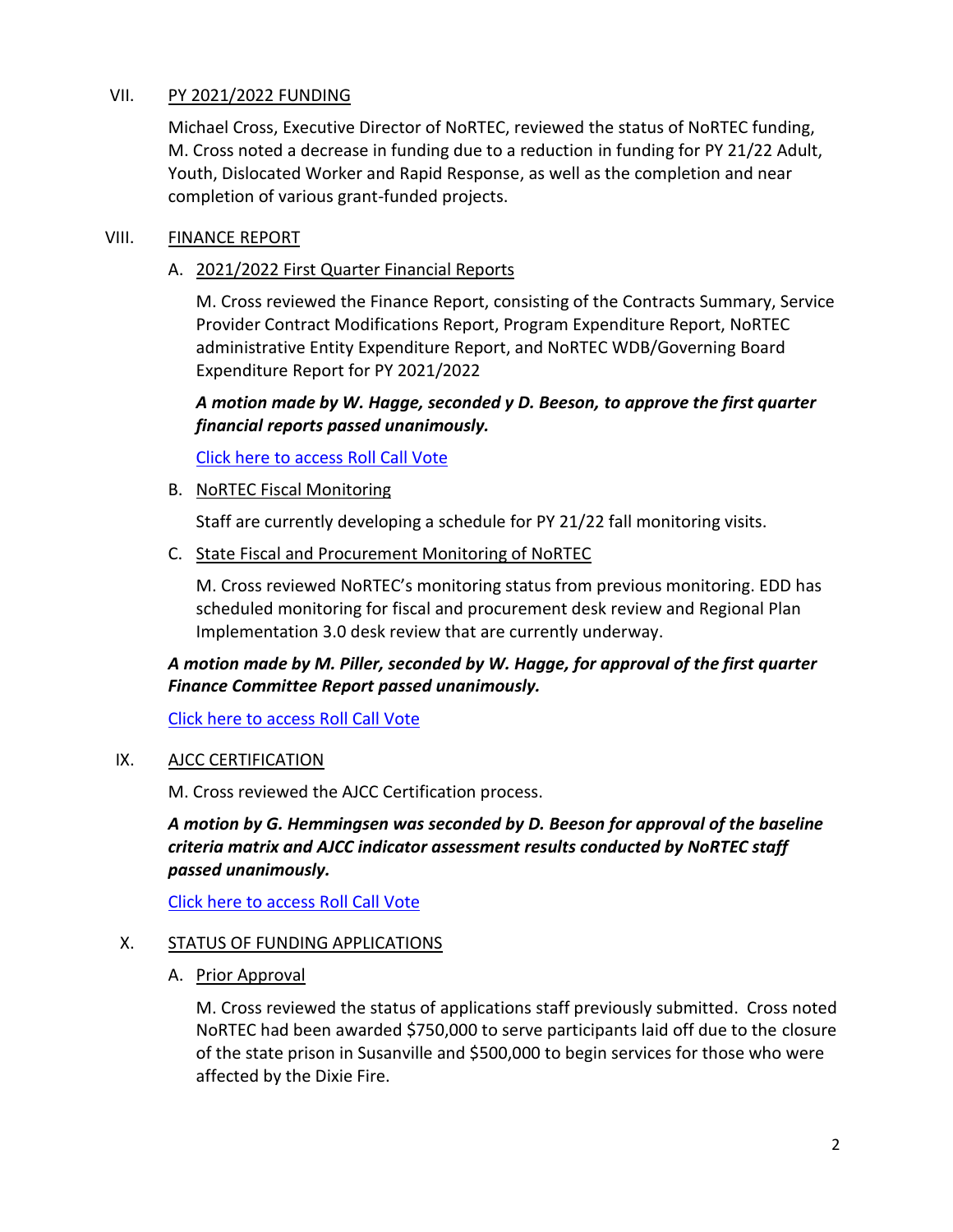### B. New Applications

M. Cross requested permission for staff to apply for up to \$10,000,000 of the NDWG funding to initiate clean-up activities in areas affected by several 2021 wildfires (namely the Dixie, McFarland and Monument fires). Cross said both temporary job creation funding and workforce development funding would be requested.

*A motion by M. Piller was seconded by D. Beeson for approval for staff to request up to \$10,000,000 of National Dislocated Worker funding to assist with clean-up activities after the Dixie, Monument, and McFarlandfFires, as well as funding for workforce development activities. The motion passed unanimously.*

[Click here to access Roll Call Vote](http://ncen.org/images/Meetings/EC%20-%20December%202021/ecm%201221%20-%20rollcall.pdf)

### XI. REMOTE/HYBRID QUARTERLY BOARD MEETINGS

M. Cross reviewed options for Remote/Hybrid Board Meetings to utilize the relaxed teleconferencing requirements under AB 361. Discussion ensued. Board members expressed confidence in the benefits of a hybrid meeting allowing the board to more easily ensure a quorum. Concern was expressed that members would use the remote option over in-person attendance and miss out on the positive networking and communication of in-person meetings.

B. Williams noted that voting would be more difficult due to the size of the Board and recommended utilizing the language asking for "those opposed" to voice opposition to a motion, rather than a roll call vote of both boards.

# *A motion made by D. Beeson was seconded by M. Piller to direct staff to pursue a remote attendance option for the January 27, 2022, quarterly board meeting. The motion passed unanimously.*

[Click here to access Roll Call Vote](http://ncen.org/images/Meetings/EC%20-%20December%202021/ecm%201221%20-%20rollcall.pdf)

#### XII. OLD BUSINESS

D. Beeson asked how to access the NoRTEC video shown the meeting in October. Cross noted that the video would be posted on NoRTEC's website under the "News" section and emailed to the Board.

#### XIII. NEW BUSINESS

#### A. Upcoming WDB/Governing Board Meeting

The January 27, 2022, WDB/Governing Board meeting is scheduled from 10:00 am – 2:00 pm, at the Sheraton Redding Hotel at the Sundial Bridge.

B. Williams noted that a telephone number for calls would be beneficial in addition to zoom video options for remote attendance.

#### B. Other New Business

There was no other New Business.